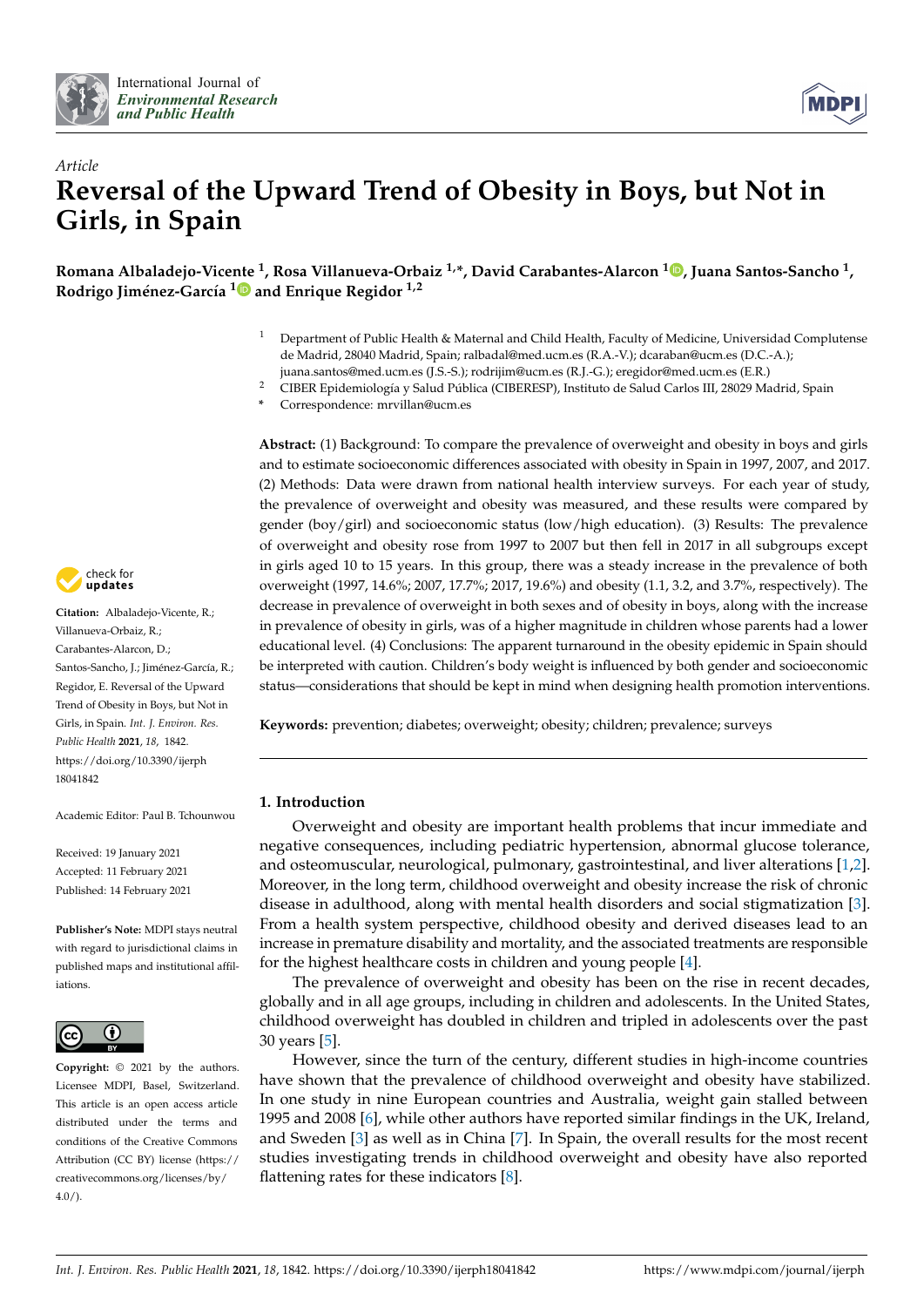Other lines of contemporary research have studied the influence of socioeconomic factors on the risk of excess weight. In adults living in high-income countries, there is a clear, negative relationship between socioeconomic status (SES) and obesity [\[9\]](#page-7-8): the higher a person's SES, the lower their weight. However, this relationship is less clear in children and adolescents [\[10](#page-7-9)[–12\]](#page-7-10); in one multicenter study in Europe, heterogeneous relationships were observed between the parents' SES and children's body mass index (BMI) [\[9\]](#page-7-8).

In childhood, the inverse relationship between obesity and SES was first reported by Stunkard et al. [\[13\]](#page-7-11) in 1972; authors observed a six-fold higher prevalence of obesity in girls from families with low SES along with a lower-magnitude association in boys. Therefore, the aim of this study was to estimate the prevalence of overweight and obesity in boys and girls in Spain and to compare trends from 1995 to 2017. A secondary aim was to assess differences in overweight and obesity according to the parents' educational level.

## **2. Materials and Methods**

## *2.1. Study Design and Data Collection*

This study used data from Spain's national health surveys from 1995–1997, 2007, and 2017. Subjects were chosen by means of stratified multistage sampling: the first-stage units were census sections; the second-stage units, the household; the third-stage units, the selected people in the household (children and adolescents aged 5 to 15 years). The nonresponse rate in the interviews ranged from 4 to 10%.

## *2.2. Study Variables*

BMI (kg/m<sup>2</sup>) was calculated according to the weight and height reported by parents or guardians. Overweight and obesity were defined according to Cole et al.'s 14 criteria for children and adolescents aged 2 to 18 years, which establish BMI cutoffs derived from the International Obesity Task Force recommendations [\[14\]](#page-7-12) in adults (overweight: 25 kg/m<sup>2</sup>, obesity: 30 kg/m<sup>2</sup>). Nonresponse to items for weight and height were 32.1% in 1995–1997, 21.8% in 2007, and 10.6% in 2017.

The head of household's educational level was used to measure SES [\[15\]](#page-7-13). The nonresponse rate for this variable ranged from 34.6% in 1997 to 10% in 2017. Responses were dichotomized as low educational level (up to 10th grade—the compulsory level of education in Spain for adolescents up to 16 years) and high educational level (educated beyond the minimum compulsory studies).

We excluded children with missing data for weight or height, which may have increased the risk of information bias if the participants with missing data were systematically different from those without. Additionally, in the analyses according to educational level, we have excluded children with missing data for this variable. However, there was no difference in the distribution by age and sex between those who answered and did not answer by weight and height, there was no relation between the measure of socioeconomic position used here and the nonresponse.

## *2.3. Statistical Methods*

Separate analyses were performed for boys and girls. We first studied prevalence of overweight and obesity in children aged 5 to 15 years before stratifying the results by age: 5 to 9 years and 10 to 15 years. Prevalence of overweight and obesity was calculated by gender and age group, and results were expressed with their 95% confidence interval (CI). Trends in prevalence were determined by analyzing results from the three surveys, using the logistic regression models adjusted by age.

The relationship between overweight/obesity in boys and girls and their parents' educational level was expressed as the odds ratio (OR) and 95% CI, adjusted for age and using the high-education group as the reference.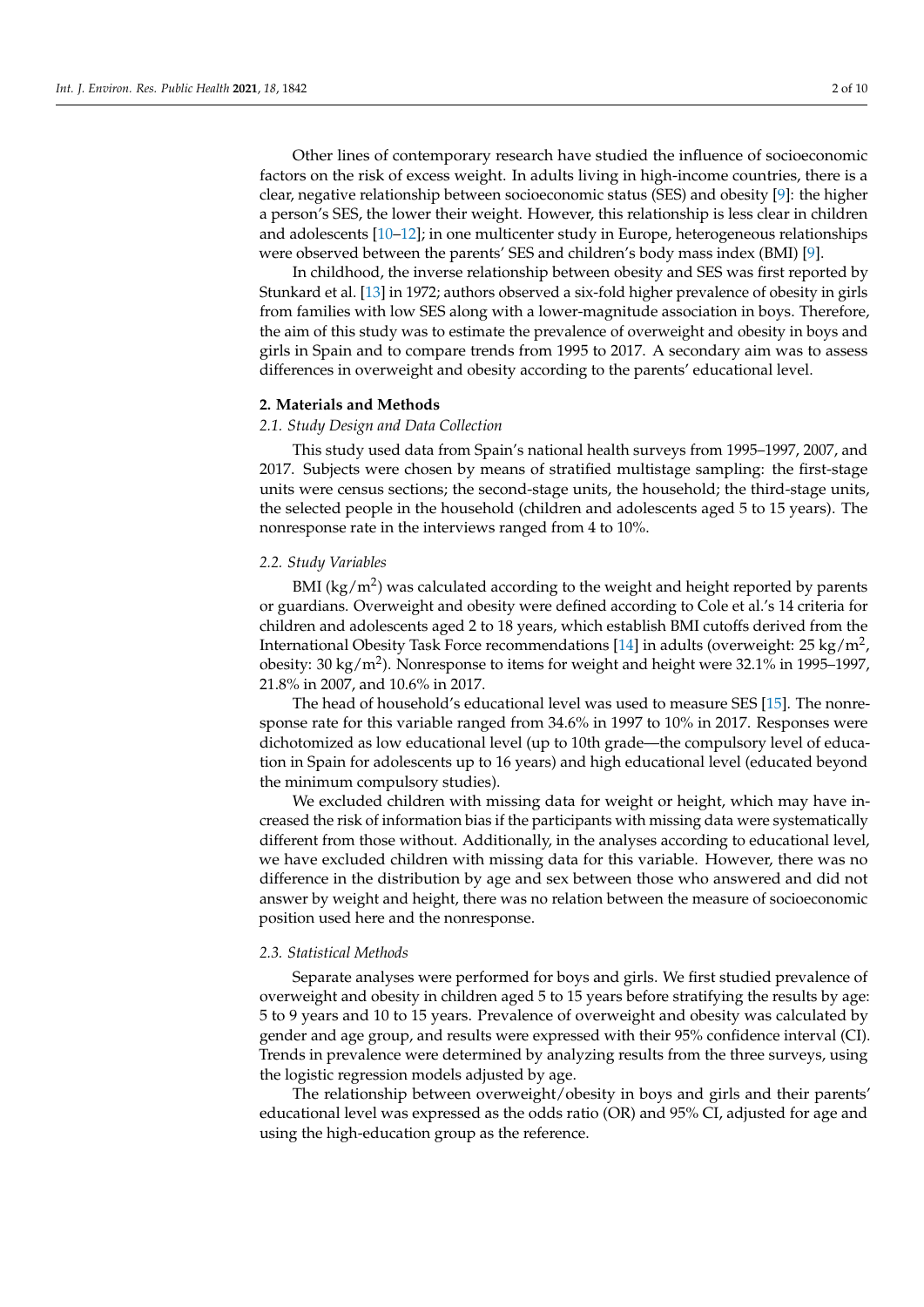## **3. Results**

Figure [1](#page-2-0) shows the evolution of overweight from 1995–1997 to 2017 in all children aged 5 to 15 years. In boys, the prevalence rose from the first to the second survey and fell thereafter, while in girls, the initial increase (in 2007) was followed by a period of stability (to 2017). Figure [2](#page-2-1) shows the results for obesity, which followed a similar pattern: prevalence rose and then fell in boys, and it rose and then stayed flat in girls.

<span id="page-2-0"></span>

**Figure 1.** Prevalence of overweight in boys and girls aged 5 to 15 years, Spain (1997, 2007, and 2017).

<span id="page-2-1"></span>

**Figure 2.** Prevalence of obesity in boys and girls aged 5 to 15 years, Spain (1997, 2007, and 2017).

In boys in the younger age group, there was an 11% decrease in prevalence for both overweight and obesity along the whole study period (Table [1\)](#page-3-0). In girls of this age group, overweight and obesity rose modestly from 1995–1997 to 2007 and then began to taper in 2017. The relative difference between the first and third surveys was a 1.4% increase in overweight and a 14% increase in obesity (Table [1\)](#page-3-0). These changes in prevalence between another year were not statistically significant (*p* > 0.05).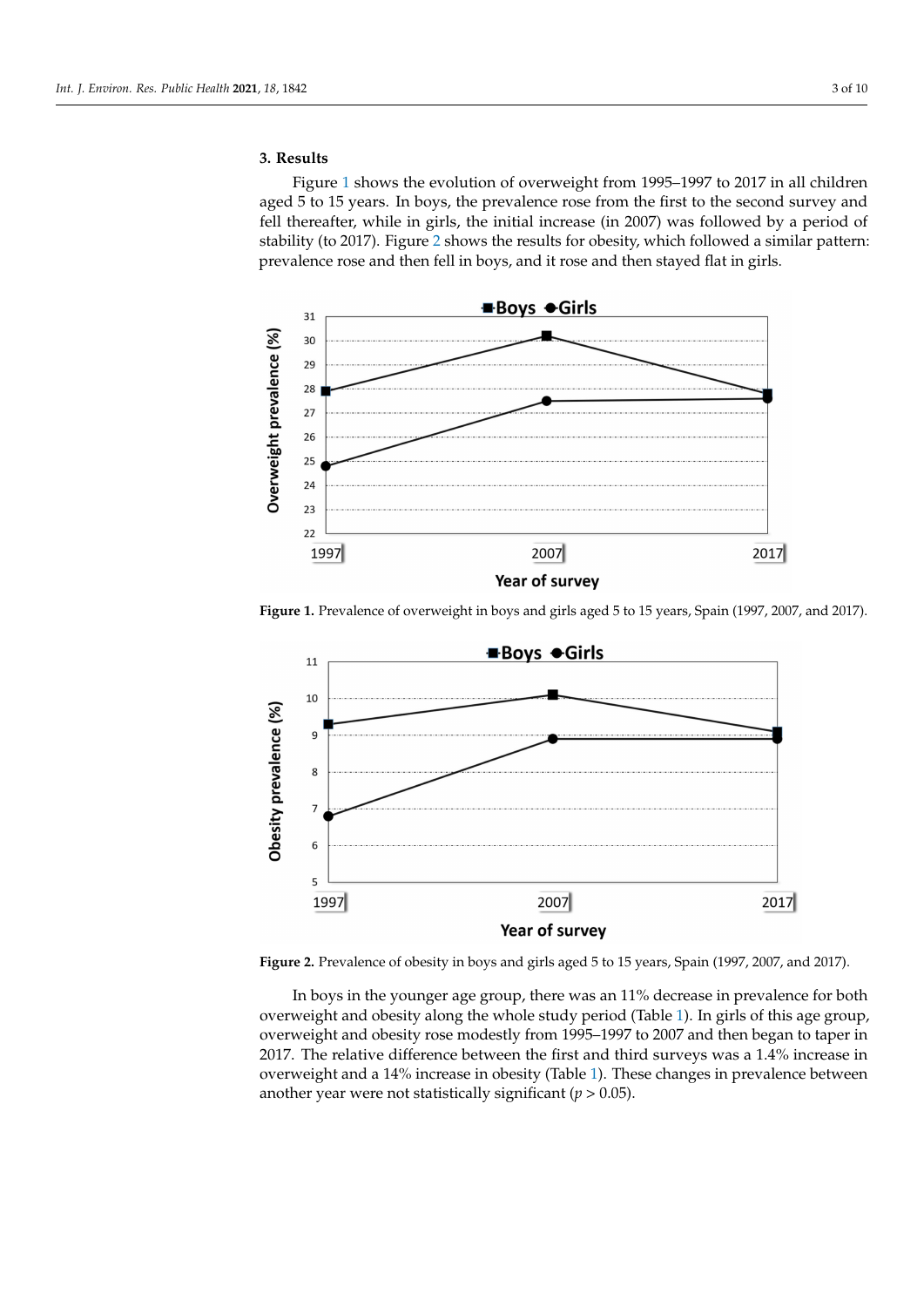| <b>Variables</b>     | 1997<br>2007        |                     | 2017                | p     |
|----------------------|---------------------|---------------------|---------------------|-------|
| <b>Boys</b>          |                     |                     |                     |       |
| Number               | 377                 | 894                 | 889                 |       |
| Overweight, P(95%CI) | 34.5 (29.7-39.3)    | 33.4 (30.4–36.3)    | 30.8 (27.9–33.7)    | 0.346 |
| Obesity, P(95%CI)    | $14.9(11.3-18.4)$   | $14.4(12.2 - 16.6)$ | $13.2(11.5-15.3)$   | 0.477 |
| Girls                |                     |                     |                     |       |
| N                    | 323                 | 883                 | 783                 |       |
| Overweight, P(95%CI) | $35.0(29.8 - 40.2)$ | 37.2 (34.2–40.3)    | $35.5(32.4 - 38.6)$ | 0.302 |
| Obesity, P(95%CI)    | $12.4(8.8-16.0)$    | $14.5(12.3 - 16.7)$ | 14.1 (11.9-16.4)    | 0.242 |

<span id="page-3-0"></span>**Table 1.** Prevalence (95% confidence interval) of overweight and obesity in boys and girls aged 5 to 9 years. Spain, 1997, 2007, and 2017.

*p*: value for the statistical significance for time trend from 1997 to 2017. CI—confidence interval.

In boys aged 10 to 15 years (Table [2\)](#page-3-1), the prevalence of overweight rose notably in 2007 and descended very slightly in 2017, for a net 17% increase relative to the first survey. The prevalence of obesity rose by more than 40% between the first and second surveys, and although the trend changed direction in 2017, there were still 36.1% more obese boys compared to the 1995–1997 survey. Girls in the older age group also saw a pronounced increase (34%) in prevalence of overweight from 1995–1997 to 2017. Obesity rates also jumped, tripling in prevalence from 1.1% in the 1995–1997 survey to 3.7% in the 2017 survey (Table [2\)](#page-3-1). These changes in prevalence across time were not statistically significant ( $p > 0.05$ ).

<span id="page-3-1"></span>**Table 2.** Prevalence (95% confidence interval) of overweight and obesity in boys and girls aged 10 to 15 years. Spain, 1997, 2007, and 2017.

| <b>Variables</b>     | 1997                             | 2007              | 2017                | p     |
|----------------------|----------------------------------|-------------------|---------------------|-------|
| <b>Boys</b>          |                                  |                   |                     |       |
| Number               | 664                              | 1561              | 1091                |       |
| Overweight, P(95%CI) | $21.2(18.1 - 24.3)$              | 27.0 (24.7–29.2)  | $24.8(22.1 - 27.5)$ | 0.059 |
| Obesity, P(95%CI)    | $3.6(2.2 - 5.0)$                 | $5.2(4.1-6.3)$    | $4.9(3.6-6.3)$      | 0.167 |
| Girls                |                                  |                   |                     |       |
| N                    | 651                              | 1478              | 1113                |       |
| Overweight, P(95%CI) | $14.6(11.9-17.3)$                | $17.7(15.7-19.7)$ | $19.6(17.1 - 22.2)$ | 0.143 |
| Obesity, $P(95\%CI)$ | $1.1(0.3-1.9)$<br>$3.2(2.3-4.1)$ |                   | $3.7(2.5-4.9)$      | 0.298 |

*p* for time trend from 1997 to 2017. CI—confidence interval.

The mean BMI reflects the same trend as overweight and obesity. Figures S1 and S2 show that the mean BMI decreased in 2017 compared to 2007, while the magnitude of the mean between 1997 and 2007 was similar or somewhat higher in 2007.

Table [3](#page-4-0) presents the ORs for overweight and obesity in the total sample (5 to 15 years old), by gender and parents' educational level and adjusted for age group. Number of subjects analyzed were: 1783 in 1997, 4616 in 2007, and 3570 in 2017. Low educational level in parents increased their sons' risk of being overweight for all three survey periods. In girls, this association was not clear in the 1995–1997 data, but in both 2007 and 2017, it was stronger than that in boys.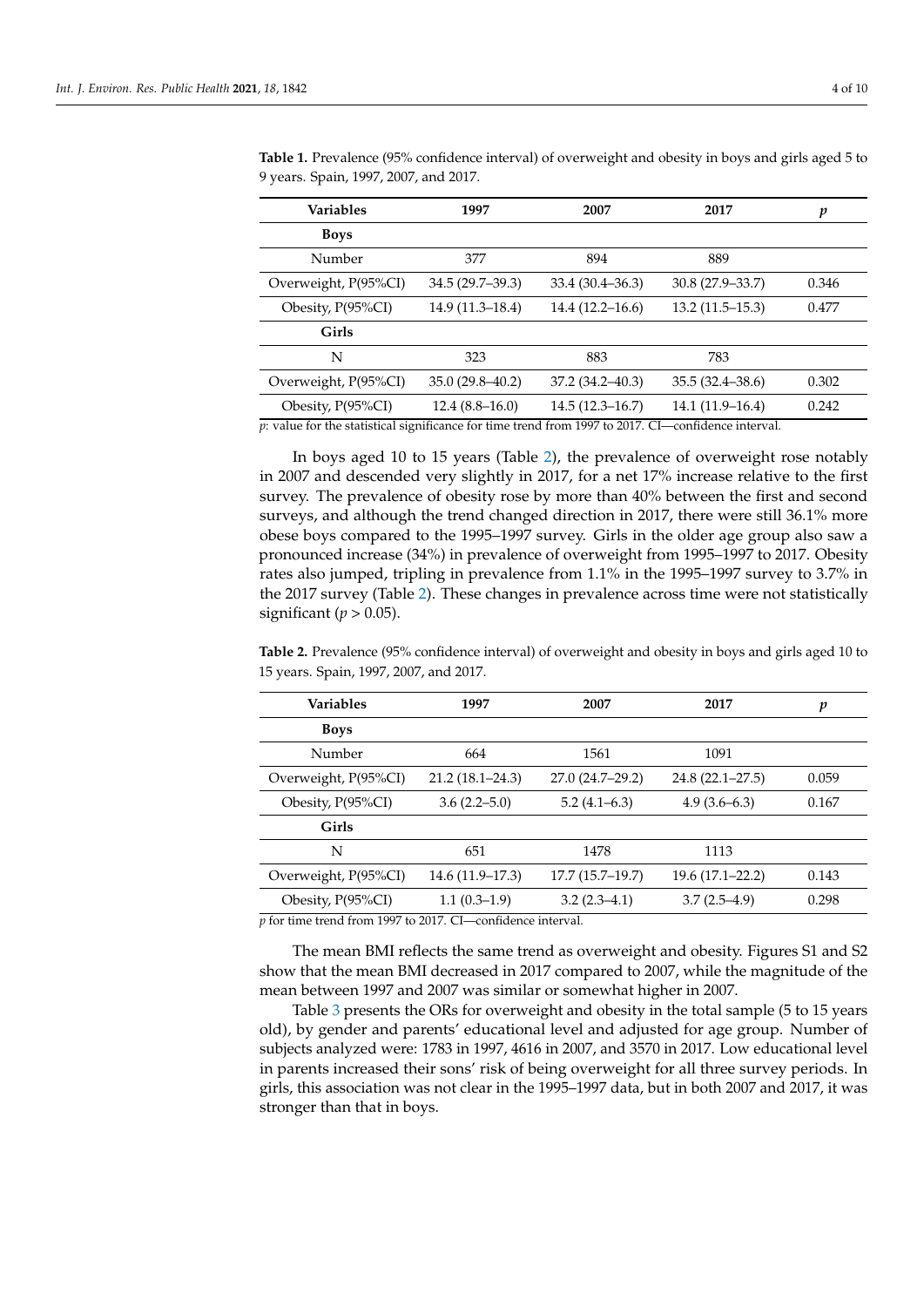|                  | Odds Ratio (95% Confidence Interval) |                 |                |                 |                |                 |  |
|------------------|--------------------------------------|-----------------|----------------|-----------------|----------------|-----------------|--|
| <b>Varaibles</b> | 1997<br>(1783)                       |                 | 2007<br>(4616) |                 | 2017<br>(3570) |                 |  |
| Overweight       |                                      |                 |                |                 |                |                 |  |
| <b>Boys</b>      |                                      |                 |                |                 |                |                 |  |
| High education   | 1.00                                 |                 | 1.00           |                 | 1.00           |                 |  |
| Low education    | 1.39                                 | $(1.04 - 1.87)$ | 1.43           | $(1.20 - 1.70)$ | 1.40           | $(1.12 - 1.71)$ |  |
| Girls            |                                      |                 |                |                 |                |                 |  |
| High education   | 1.00                                 |                 | 1.00           |                 | 1.00           |                 |  |
| Low education    | 1.27                                 | $(0.91 - 1.76)$ | 1.69           | $(1.38 - 2.05)$ | 1.58           | $(1.28 - 1.94)$ |  |
| Obesity          |                                      |                 |                |                 |                |                 |  |
| <b>Boys</b>      |                                      |                 |                |                 |                |                 |  |
| High education   | 1.00                                 |                 | 1.00           |                 | 1.00           |                 |  |
| Low education    | 1.65                                 | $(0.99 - 2.74)$ | 1.56           | $(1.17 - 2.08)$ | 1.31           | $(0.96 - 1.78)$ |  |
| Girls            |                                      |                 |                |                 |                |                 |  |
| High education   | 1.00                                 |                 | 1.00           |                 | 1.00           |                 |  |
| Low education    | 0.85                                 | $(0.46 - 1.58)$ | 1.28           | $(0.93 - 1.76)$ | 2.03           | $(1.46 - 2.83)$ |  |

<span id="page-4-0"></span>**Table 3.** Association between parents' educational level and children's risk of overweight and obesity. Spain, 1997, 2007, and 2017.

Regarding the association between parental education and childhood obesity in boys (Table [3\)](#page-4-0), the first survey shows an increased risk bordering on statistical significance, and in the second, the relationship is unequivocal. By the 2017 survey, however, the magnitude of the association weakened once again. In girls, no clear relationship between parents' education and obesity existed in the 1995–1997 data; the 2007 data were suggestive of an increased risk, and by 2017, parents' low educational level was associated with a two-fold increase in their daughters' risk of being obese.

#### **4. Discussion**

This study investigates trends in prevalence for overweight and obesity in children (aged 5 to 9 years) and adolescents (aged 10 to 15 years) over a period of 20 years, using data from national health surveys undertaken in 1995–1997, 2007, and 2017. We observed a stronger tendency toward stabilization in boys' BMI, especially with regard to overweight in 10- to 15-year-olds. In contrast, this trend was apparent only in girls aged 5 to 9 years, whereas in older girls, the prevalence of overweight and particularly obesity increased.

Assessment of how these trends are related to SES revealed a stabilization in differences for overweight (in both boys and girls) and in obesity (in boys). In girls, socioeconomic differences related to obesity were exacerbated in the most recent survey (2017).

Data on weight and height were those reported by the head of household in this study, as in other research in Spain [\[16](#page-7-14)[,17\]](#page-7-15) and internationally [\[4](#page-7-3)[,12,](#page-7-10)[18](#page-7-16)[,19\]](#page-8-0). Validation studies for parent-reported anthropometric measures in children aged 6 to 8 years in Spain have shown a sensitivity of 78% and a specificity of 96% [\[16\]](#page-7-14). A similar study in Germany reported that sensitivity ranges from 78 to 85% and specificity from 97 to 99% [\[20\]](#page-8-1).

Our results also show how factors such as age, gender, and SES influence overweight and obesity. Regarding age, we used the same categories as other Spanish research groups investigating this topic [\[8,](#page-7-7)[21,](#page-8-2)[22\]](#page-8-3). This decision enables comparisons between studies and helps to establish a time trend, one of our primary aims.

In a previous study by Salcedo et al. performed in Spain [\[22\]](#page-8-3), girls showed an increased prevalence of both overweight and obesity, while rates for boys peaked in 2001 and then trended toward normalization in 2006–2007. Another study in our country actually observed a net decrease in the prevalence of obesity in boys aged 5 to 9 years [\[23\]](#page-8-4).

On the other hand, the upward trend in the prevalence of overweight and obesity between 1997 and 2007 is similar to that observed in different previous Spanish studies, while the downward trend between 2007 and 2017 is similar to a study conducted in a Spanish region (Catalonia), where weight and height were measured routinely measured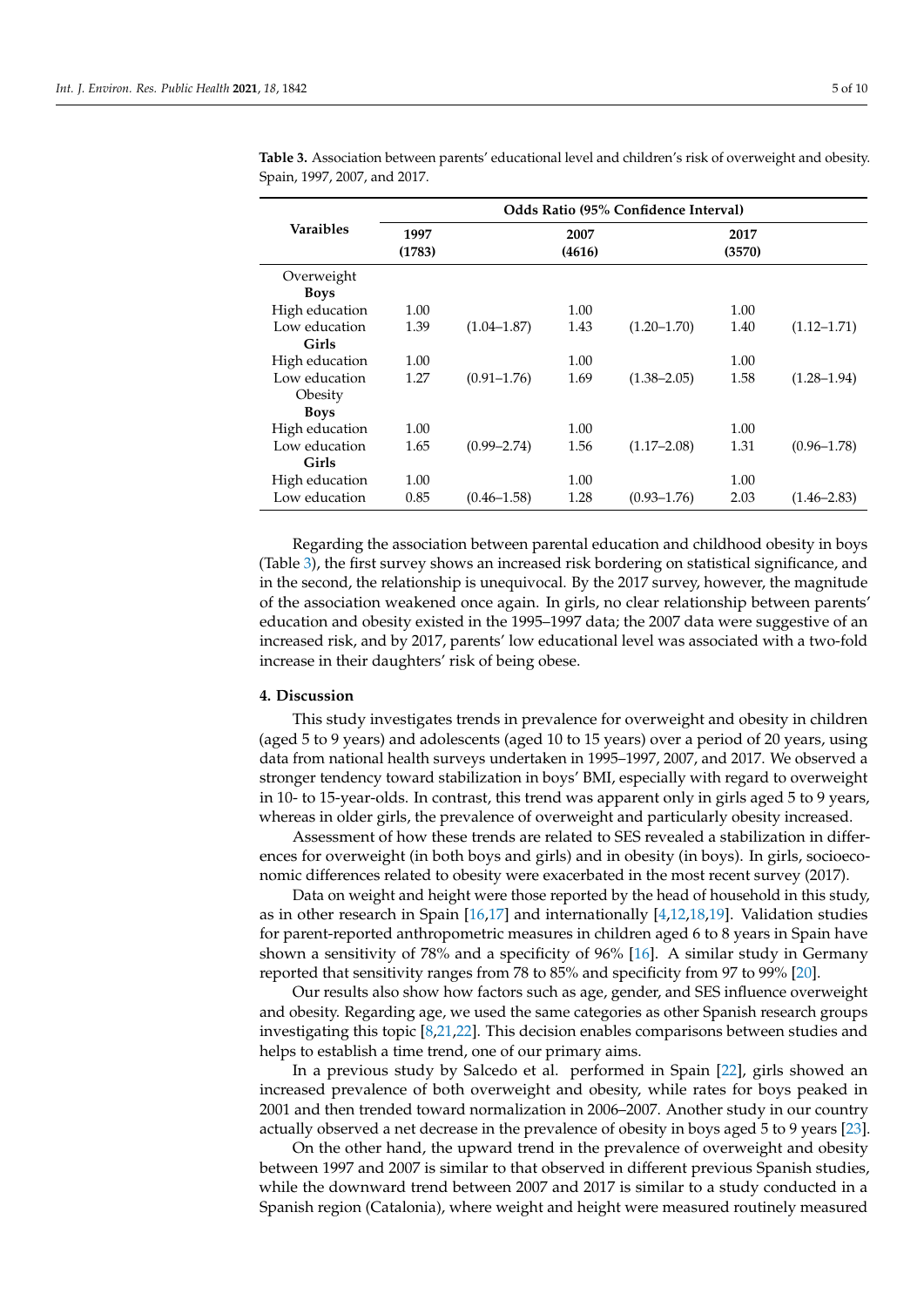by pediatricians or pediatric nurses in primary care centers to compare the prevalence of overweight and obesity between 2006 and 2016 [\[24\]](#page-8-5).

Other research into trends in childhood BMI have reported heterogeneous results. While some studies in northern and central Europe [\[25](#page-8-6)[,26\]](#page-8-7) have observed a stabilization or even a decrease [\[4](#page-7-3)[,27\]](#page-8-8) in the prevalence of overweight and obesity, other investigations have pointed to an increase in children's BMI [\[3\]](#page-7-2).

These differences may be due to the age groups under study. Seven-year-olds in Hungary and 8–9-year-olds in Italy demonstrated stabilizing levels of overweight and obesity [\[28\]](#page-8-9). While other researchers have reported similar findings in preschool and primary school-aged children, these trends did not hold in older children or adolescents [\[23](#page-8-4)[,24](#page-8-5)[,29\]](#page-8-10). One possible explanation is that younger children are more susceptible to public health messages than pre-adolescents or adolescents, whose behavior patterns are more entrenched. A cohort effect or younger children's lower exposure to risk factors would also explain the results [\[23\]](#page-8-4).

In addition to the ages studied, there may be differences between countries: stabilization is clearer in northern compared to southern Europe or countries with economies in transition in eastern Europe, where rates are increasing [\[30\]](#page-8-11). One 2015 review in 25 countries showed an increase in prevalence of overweight in 13 countries, nine of which were in eastern Europe [\[30\]](#page-8-11). The divergence between countries in prevalence rates for overweight and obesity may occur at young ages: a comparison between Sweden and Spain showed that by the age of 4 years, children in Spain had already overtaken their Swedish counterparts in the prevalence of excess weight [\[31\]](#page-8-12).

Regarding sex, our results indicate an increase in the prevalence of overweight and obesity in girls aged 10 to 15 years, along with stabilizing rates in those aged 5 to 9 years. These observations corroborate other studies in Spain reporting differential trends between boys and girls, where prevalence of high BMI showed a clearer tendency to stabilize or even decrease in boys compared to girls [\[8,](#page-7-7)[22\]](#page-8-3).

In Europe and in other high-income countries, these differences between genders are also apparent. Primary school-aged girls in Ireland and Australia, as well as girls in Poland and Estonia, all show higher prevalence of excess weight than their male counterparts [\[30,](#page-8-11)[32\]](#page-8-13). On the other hand, some studies have observed the opposite: a stabilization in obesity trends in girls but not in boys [\[5\]](#page-7-4), or even a decreasing prevalence of overweight in girls [\[33\]](#page-8-14).

In light of the above, it seems reasonable to consider gender as a determinant of overweight and obesity and, by extension, of the effectiveness of interventions aimed at its prevention. If biological factors are undoubtedly essential in determining body weight, social and gender-related factors should also be considered with regard to food and diet, body image, physical activity, and sedentary behaviors [\[30\]](#page-8-11).

In terms of the evolution over time, the link between risk of overweight in children and the SES of their parents emerges earlier in boys than in girls (1995–1997 data in boys and 2007 data in girls), but the strongest association is in girls in the last survey period (2017). For obesity, the risk associated with parents' low educational level decreased in boys between 1995–1997 and 2017, but in girls, a significant association first appeared in 2017, with parents' low educational level linked to double the risk of obesity compared to girls whose parents had a higher educational level.

Looking at the trends in excess weight according to socioeconomic differences, obesity rose in girls in 2017, reflecting a greater increase in prevalence among girls whose parents had a lower educational level. In contrast, between 2007 and 2017, socioeconomic differences in overweight for both boys and girls, and for obesity in boys, decreased, indicating that in these cases the decline in prevalence was greater in children whose parents had a low educational level.

In our study, we assessed SES as the educational level of the head of household, in line with previous research, showing that this measure is a more faithful indicator than occupation or income [\[11,](#page-7-17)[34,](#page-8-15)[35\]](#page-8-16).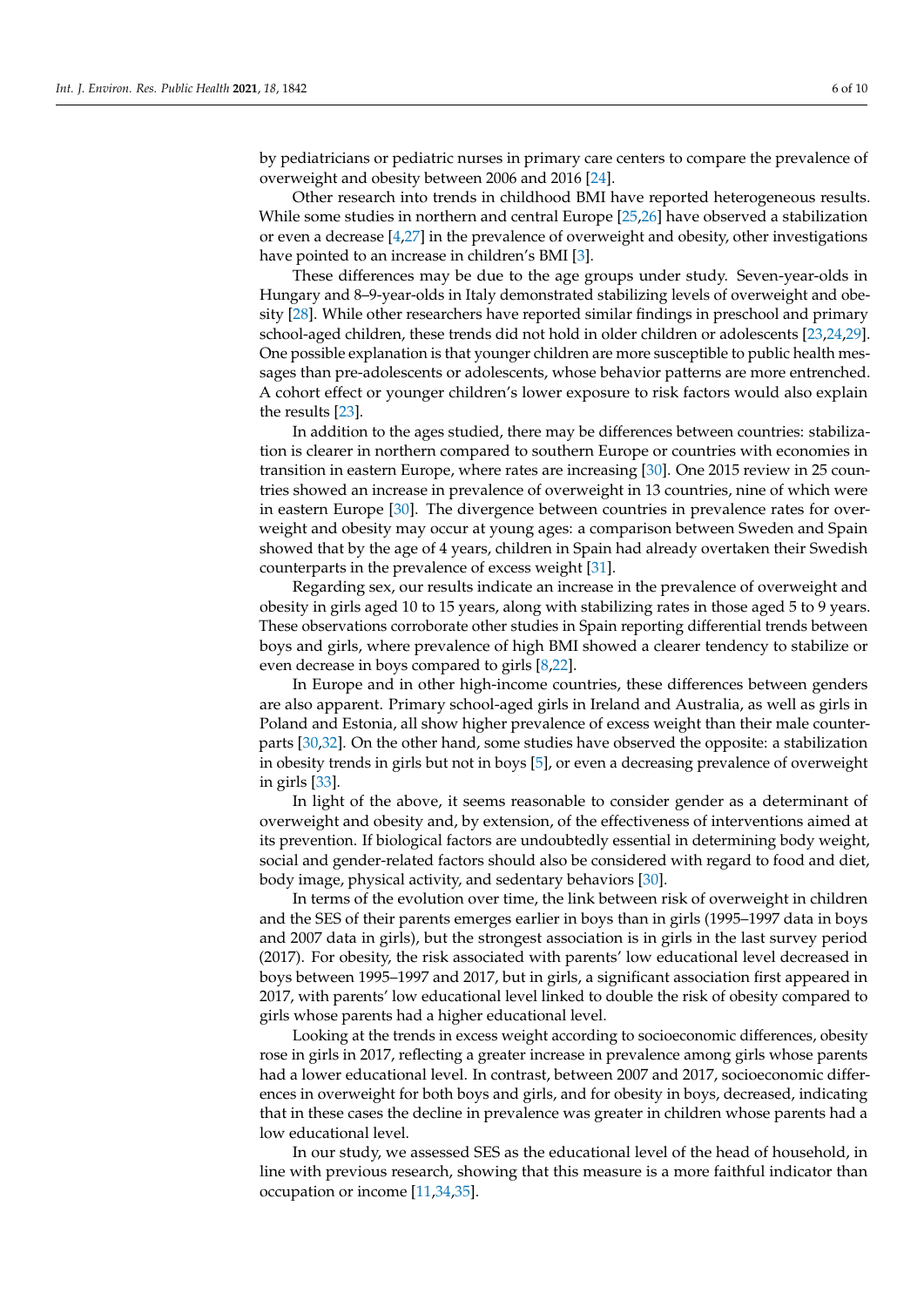Different studies in high-income countries have reported a relationship between excess weight and family SES [\[4](#page-7-3)[,36](#page-8-17)[,37\]](#page-8-18), while other authors have described an inverse gradient between overweight/obesity and SES, with BMI decreasing as SES increases [\[7](#page-7-6)[,38\]](#page-8-19). Thus, in England, obesity increased among the most underserved populations from 2007– 2008 to 2011–2012 [\[39\]](#page-8-20). This weight-related social inequality also increased in children aged 5–6 years [\[40\]](#page-8-21).

There are also differences related to countries' level of economic development. For example, one World Health Organization study in Europe found that low SES conferred a risk of overweight and obesity in Sweden, Portugal, and the Czech Republic, but in Bulgaria and Lithuania, the opposite occurred [\[41\]](#page-8-22).

These differences may be due to differences between families with high versus low SES in access to healthy food [\[40\]](#page-8-21), dietary habits [\[4](#page-7-3)[,36](#page-8-17)[,40\]](#page-8-21), or sedentary behaviors [\[42\]](#page-8-23), or different aesthetic perceptions about weight [\[8\]](#page-7-7). Some authors have even speculated that health promotion campaigns may disproportionately benefit people with higher SES [\[41\]](#page-8-22). Such findings have prompted calls for health promotion programs to go beyond the strict boundaries of individual, social, or environmental levels, adopting multifactorial approaches that encompass individual and environmental interventions [\[43\]](#page-9-0) with a specific focus on the needs of marginalized groups.

Furthermore, the apparent turning point of the obesity epidemic in developed countries should be interpreted with caution. Indeed, in addition to the above considerations, the prevalence of morbid obesity continues to rise in these age groups [\[44\]](#page-9-1) and shows an inverse relationship with the head of household's educational level. The rising prevalence of obesity is also shifting from young adult age groups into younger cohorts [\[45\]](#page-9-2).

## *Study Limitations*

This study uses a representative sample of children in Spain aged 5 to 15 years. We excluded children with missing data for weight or height, which may have increased the risk of information bias if the participants with missing data were systematically different from those without.

We used the weights and heights reported by the head of household, a measure that has shown reasonable validity for assessing obesity in epidemiological studies [\[16,](#page-7-14)[18,](#page-7-16)[20\]](#page-8-1). We must assume some risk of measurement bias, as parents may tend to underestimate their children's weight. However, the data collection method was the same in all three surveys, so we believe that the comparison is valid.

We have used the cut-off points for overweight and obesity recommended by the International Obesity Task Force [\[14\]](#page-7-12). However, we cannot rule out that the results were different with other cut-off points. However, we have analyzed the BMI as a quantitative variable and the magnitude of the mean obtained shows a trend similar to that observed with overweight and obesity.

## **5. Conclusions**

The upward trend in prevalence of overweight and obesity between 1997 and 2007 reversed direction from 2007 to 2017, showing a modest downtick. The exception was in girls aged 10 to 15 years, in whom prevalence of overweight and obesity rose during the last 10 years of the study period. From 2007 to 2017, the decrease in prevalence of overweight in both sexes and of obesity in boys, along with the increase in prevalence of obesity in girls, was of higher magnitude in children whose parents had a lower educational level. The apparent turnaround in the obesity epidemic in Spain should be interpreted with caution. Children's body weight is influenced by both gender and socioeconomic status—considerations that should be kept in mind when designing health promotion interventions.

**Supplementary Materials:** The following are available online at [https://www.mdpi.com/1660-460](https://www.mdpi.com/1660-4601/18/4/1842/s1) [1/18/4/1842/s1.](https://www.mdpi.com/1660-4601/18/4/1842/s1) Figure S1. Mean body mass index in boys aged 5 to 9 and 10 to 15 years. Figure S2: Mean body mass index in girls aged 5 to 9 and 10 to 15 years.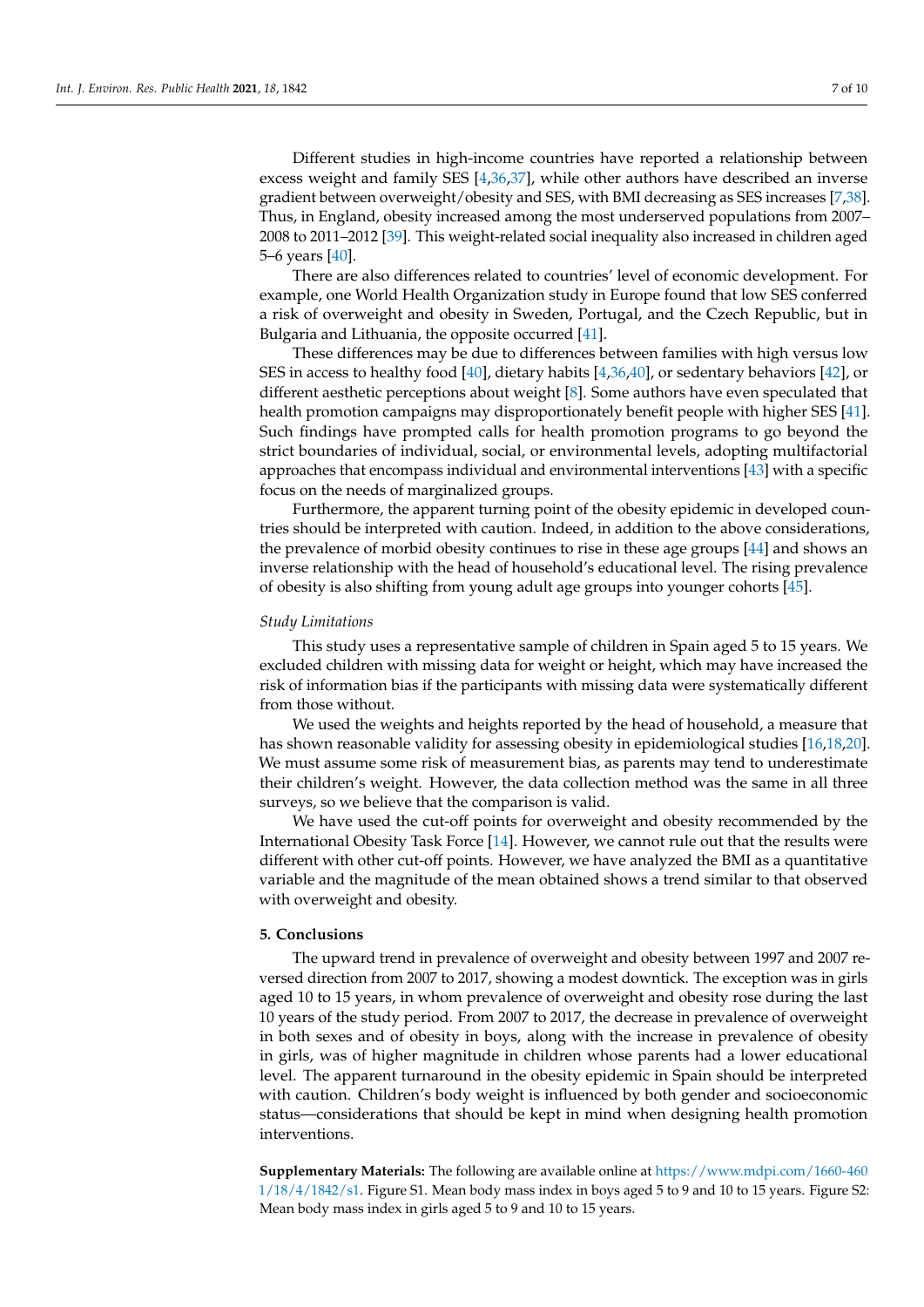**Author Contributions:** Conceptualization, R.A.-V. and E.R.; formal analysis, R.V.-O. and D.C.-A.; methodology, J.S.-S. and R.J.-G.; writing—original draft preparation, R.A.-V., R.V.-O., and E.R.; writing—review and editing, D.C.-A., J.S.-S., and R.J.-G. All authors have read and agreed to the published version of the manuscript.

**Funding:** This research received no external funding.

**Institutional Review Board Statement:** Ethical review and approval were waived for this study, considering it was conducted using anonymized, public access, free of charge databases provided by the Spanish Statistical Institute, which makes unnecessary to obtain ethical review and approval according to the Spanish legislation.

**Informed Consent Statement:** Patient consent was waived considering it was conducted using anonymized, public access free of charge databases provided by the Spanish Statistical Institute, which makes unnecessary to obtain ethical review and approval according to the Spanish legislation.

**Data Availability Statement:** Publicly available datasets were analyzed in this study. This data can be found here: [https://www.mscbs.gob.es/estadisticas/microdatos.do.](https://www.mscbs.gob.es/estadisticas/microdatos.do)

**Conflicts of Interest:** The authors declare no conflict of interest.

## **References**

- <span id="page-7-0"></span>1. Hernández-Cordero, S.; Cuevas-Nasu, L.; Morán-Ruán, M.C.; Humaran, I.M.G.; Ávila-Arcos, M.A.; Rivera-Dommarco, J.A. Overweight and obesity in Mexican children and adolescents during the last 25 years. *Nutr. Diabetes* **2017**, *7*, e247. [\[CrossRef\]](http://doi.org/10.1038/nutd.2016.52) [\[PubMed\]](http://www.ncbi.nlm.nih.gov/pubmed/28287630)
- <span id="page-7-1"></span>2. World Health Organization; Joint WHO/FAO. *Expert Consultation on Diet, Nutrition and the Prevention of Chronic Disease 2002*; WHO Technical Report Series 916; World Health Organization: Geneva, Switzerland, 2003.
- <span id="page-7-2"></span>3. Hamřík, Z.; Sigmundová, D.; Pavelka, J.; Kalman, M.; Sigmund, E. Trends in Overweight and Obesity in Czech Schoolchildren from 1998 to 2014. *Cent. Eur. J. Public Health* **2017**, *25*, S10–S14. [\[CrossRef\]](http://doi.org/10.21101/cejph.a5099) [\[PubMed\]](http://www.ncbi.nlm.nih.gov/pubmed/28752741)
- <span id="page-7-3"></span>4. Sigmund, E.; Bad'ura, P.; Sigmundova, D.; Voráčová, J.; Zacpal, J.; Kalman, M.; Pavelka, J.; Vokacova, J.; Hobza, V.J.; Hamrik, Z. Trends and correlates of overweight/obesity in Czech adolescents in relation to family socioeconomic status over a 12-year study period (2002–2014). *BMC Public Health* **2018**, *18*, 122. [\[CrossRef\]](http://doi.org/10.1186/s12889-017-5013-1)
- <span id="page-7-4"></span>5. Ogden, C.L.; Carroll, M.D.; Kit, B.K.; Flegal, K.M. Prevalence of Obesity and Trends in Body Mass Index among US Children and Adolescents, 1999-2010. *JAMA* **2012**, *307*, 483–490. [\[CrossRef\]](http://doi.org/10.1001/jama.2012.40)
- <span id="page-7-5"></span>6. Van Jaarsveld, C.H.; Gulliford, M.C. Childhood obesity trends from primary care electronic health records in England between 1994 and 2013: Population-based cohort study. *Arch. Dis. Child.* **2015**, *100*, 214–219. [\[CrossRef\]](http://doi.org/10.1136/archdischild-2014-307151)
- <span id="page-7-6"></span>7. Wang, Y.; Lim, H. The global childhood obesity epidemic and the association between socio-economic status and childhood obesity. *Int. Rev. Psychiatry* **2012**, *24*, 176–188. [\[CrossRef\]](http://doi.org/10.3109/09540261.2012.688195)
- <span id="page-7-7"></span>8. Miqueleiz, E.; Lostao, L.; Regidor, E. Stabilization of the trend in prevalence of childhood overweight and obesity in Spain: 2001–11. *Eur. J. Public Health* **2016**, *26*, 960–963. [\[CrossRef\]](http://doi.org/10.1093/eurpub/ckw087) [\[PubMed\]](http://www.ncbi.nlm.nih.gov/pubmed/27335329)
- <span id="page-7-8"></span>9. McLaren, L. Socioeconomic Status and Obesity. *Epidemiol. Rev.* **2007**, *29*, 29–48. [\[CrossRef\]](http://doi.org/10.1093/epirev/mxm001)
- <span id="page-7-9"></span>10. Batty, G.D.; Leon, D.A. Socio-economic position and coronary heart disease risk factors in children and young people. Evidence from UK epidemiological studies. *Eur. J. Public Health* **2002**, *12*, 263–272. [\[CrossRef\]](http://doi.org/10.1093/eurpub/12.4.263) [\[PubMed\]](http://www.ncbi.nlm.nih.gov/pubmed/12506501)
- <span id="page-7-17"></span>11. Shrewsbury, V.; Wardle, J. Socioeconomic Status and Adiposity in Childhood: A Systematic Review of Cross-sectional Studies 1990-2005. *Obesity* **2008**, *16*, 275–284. [\[CrossRef\]](http://doi.org/10.1038/oby.2007.35) [\[PubMed\]](http://www.ncbi.nlm.nih.gov/pubmed/18239633)
- <span id="page-7-10"></span>12. Noh, J.W.; Kim, Y.E.; Park, J.; Oh, I.H.; Kwon, Y.D. Impact of parental socioeconomic status on childhood and adolescent over-weight and underweight in Korea. *J. Epidemiol.* **2014**, *24*, 221–229. [\[CrossRef\]](http://doi.org/10.2188/jea.JE20130056)
- <span id="page-7-11"></span>13. Stunkard, A.; D'Aquili, E.; Fox, S.; Filion, R.D.L. Influence of Social Class on Obesity and Thinness in Children. *JAMA* **1972**, *221*, 579. [\[CrossRef\]](http://doi.org/10.1001/jama.1972.03200190023005) [\[PubMed\]](http://www.ncbi.nlm.nih.gov/pubmed/5068079)
- <span id="page-7-12"></span>14. Cole, T.J.; Bellizzi, M.C.; Flegal, K.M.; Dietz, W.H. Establishing a standard definition for child overweight and obesity world-wide: International survey. *BMJ* **2000**, *320*, 1240–1243. [\[CrossRef\]](http://doi.org/10.1136/bmj.320.7244.1240)
- <span id="page-7-13"></span>15. Galobardes, B.; Shaw, M.; Lawlor, D.A.; Davey Smith, G.; Lynch, J. Indicators of socioeconomic position. In *Methods in Social Epidemiology*; Oakes, J.M., Kauf-man, J.S., Eds.; John Wiley & Sons, Inc.: San Francisco, CA, USA, 2006; pp. 47–85.
- <span id="page-7-14"></span>16. Garcia-Marcos, L.; Valverde-Molina, J.; Sanchez-Solis, M.; Soriano-Pérez, M.J.; Baeza-Alcaraz, A.; Martinez-Torres, A.; Perez-Fernandez, V.; Guillen-Perez, J.J. Validity of parent-reported height and weight for defining obesity among asthmatic and nonasthmatic schoolchildren. *Int. Arch. Allergy Immunol.* **2006**, *139*, 139–145. [\[CrossRef\]](http://doi.org/10.1159/000090389) [\[PubMed\]](http://www.ncbi.nlm.nih.gov/pubmed/16374023)
- <span id="page-7-15"></span>17. Galán, I.; Gandarillas, A.; Febrel, C.; Meseguer, C.M. Validation of self-reported weight and height in an adolescent popula-tion. *Gac. Sanit.* **2001**, *15*, 490–497. [\[CrossRef\]](http://doi.org/10.1016/S0213-9111(01)71611-1)
- <span id="page-7-16"></span>18. Sekine, M.; Yamagami, T.; Hamanishi, S.; Kagamimori, S. Accuracy of the Estimated Prevalence of Childhood Obesity from Height and Weight Values Reported by Parents: Results of the Toyama Birth Cohort Study. *J. Epidemiol.* **2002**, *12*, 9–13. [\[CrossRef\]](http://doi.org/10.2188/jea.12.9)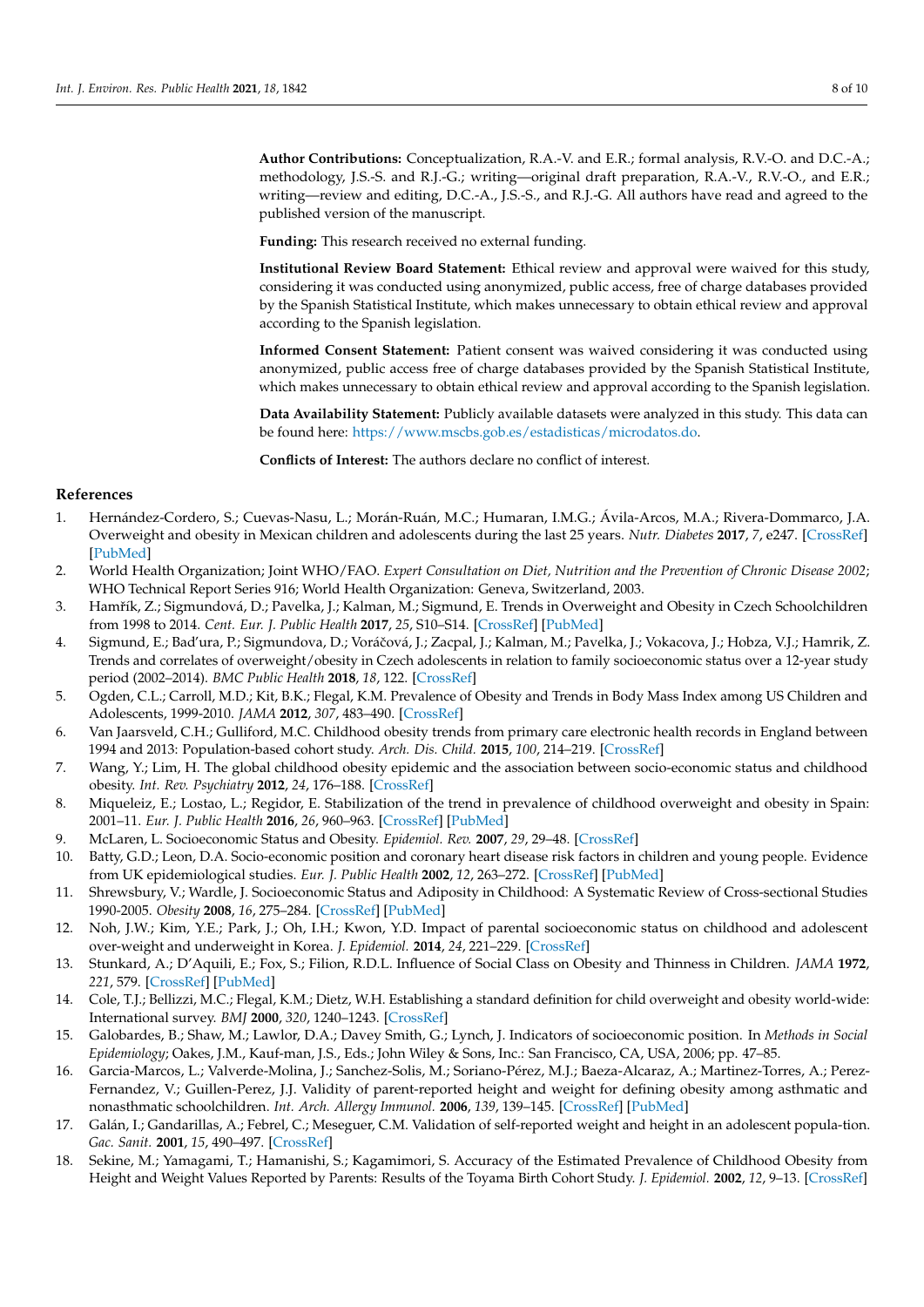- <span id="page-8-0"></span>19. Strauss, R.S. Comparison of measures and self-reported weight and height in a cross-sectional sample of young adolescents. *Int. J. Obes. Relat. Metab. Disord.* **1999**, *23*, 904–908. [\[CrossRef\]](http://doi.org/10.1038/sj.ijo.0800971)
- <span id="page-8-1"></span>20. Brettschneider, A.-K.; Rosario, A.S.; Wiegand, S.; Kollock, M.; Ellert, U. Development and Validation of Correction Formulas for Self-Reported Height and Weight to Estimate BMI in Adolescents. Results from the KiGGS Study. *Obes. Facts* **2015**, *8*, 30–42. [\[CrossRef\]](http://doi.org/10.1159/000375109)
- <span id="page-8-2"></span>21. Navalpotro, L.; Regidor, E.; Ortega, P.; Martínez, D.; Villanueva, R.; Astasio, P. Area-based socioeconomic environment, obesity risk behaviours, area facilities and childhood overweight and obesity. *Prev. Med.* **2012**, *55*, 102–107. [\[CrossRef\]](http://doi.org/10.1016/j.ypmed.2012.05.012)
- <span id="page-8-3"></span>22. Salcedo, V.; Gutiérrez-Fisac, J.L.; Guallar-Castillón, P.; Rodríguez-Artalejo, F. Trends in overweight and misperceived over-weight in Spain from 1987 to 2007. *Int. J. Obes.* **2010**, *34*, 1759–1765. [\[CrossRef\]](http://doi.org/10.1038/ijo.2010.96) [\[PubMed\]](http://www.ncbi.nlm.nih.gov/pubmed/20498661)
- <span id="page-8-4"></span>23. Miqueleiz, E.; Lostao, L.; Ortega, P.; Santos, J.M.; Astasio, P.; Regidor, E. Trends in the prevalence of childhood overweight and obesity according to socioeconomic status: Spain, 1987–2007. *Eur. J. Clin. Nutr.* **2013**, *68*, 209–214. [\[CrossRef\]](http://doi.org/10.1038/ejcn.2013.255)
- <span id="page-8-5"></span>24. De Bont, J.; Díaz, Y.; Casas, M.; García-Gil, M.; Vrijheid, M.; Guarte-Salles, T. Time Trends and Sociodemographic Factors Associated With Overweight and Obesity in Children and Adolescents in Spain. *JAMA Netw. Open* **2020**, *3*, e211171. [\[CrossRef\]](http://doi.org/10.1001/jamanetworkopen.2020.1171)
- <span id="page-8-6"></span>25. Keß, A.; Spielau, U.; Beger, C.; Gausche, R.; Vogel, M.; Lipek, T.; Körner, A.; Pfäffle, R.; Kiess, W. Further stabilization and even decrease in the prevalence rates of overweight and obesity in German children and adolescents from 2005 to 2015: A cross-sectional and trend analysis. *Public Health Nutr.* **2017**, *20*, 3075–3083. [\[CrossRef\]](http://doi.org/10.1017/S1368980017002257)
- <span id="page-8-7"></span>26. NCD Risk Factor Collaboration (NCD-RisC). Worldwide trends in body-mass index, underweight, overweight, and obesity from 1975 to 2016: A pooled analysis of 2416 population-based measurement studies in 128•9 million children, adolescents, and adults. *Lancet* **2017**, *390*, 2627–2642. [\[CrossRef\]](http://doi.org/10.1016/S0140-6736(17)32129-3)
- <span id="page-8-8"></span>27. Bygdell, M.; Ohlsson, C.; Célind, J.; Saternus, J.; Sondén, A.; Kindblom, J.M. The rise and the recent decline of childhood obesity in Swedish boys: The BEST cohort. *Int. J. Obes.* **2017**, *41*, 807–812. [\[CrossRef\]](http://doi.org/10.1038/ijo.2017.23) [\[PubMed\]](http://www.ncbi.nlm.nih.gov/pubmed/28119533)
- <span id="page-8-9"></span>28. Kovacs, V.A.; Bakacs, M.; Kaposvári, C.; Illés, É.; Erdei, G.; Martos, É.; Breda, J. Weight Status of 7-Year-Old Hungarian Children between 2010 and 2016 Using Different Classifications (COSI Hungary). *Obes. Facts* **2018**, *11*, 195–205. [\[CrossRef\]](http://doi.org/10.1159/000487327)
- <span id="page-8-10"></span>29. Olds, T.; Maher, C.; Zumin, S.; Péneau, S.; Lioret, S.; Castetbon, K.; Bellisle, F.; De Wilde, J.; Hohepa, M.; Maddison, R.; et al. Evidence that the prevalence of childhood overweight is plateauing: Data from nine countries. *Pediatr. Obes.* **2011**, *6*, 342–360. [\[CrossRef\]](http://doi.org/10.3109/17477166.2011.605895) [\[PubMed\]](http://www.ncbi.nlm.nih.gov/pubmed/21838570)
- <span id="page-8-11"></span>30. Ahluwalia, N.; Dalmasso, P.; Rasmussen, M.; Lipsky, L.; Currie, C.; Haug, E.; Kelly, C.; Damsgaard, M.T.; Due, P.; Tabak, I.; et al. Trends in overweight prevalence among 11-, 13- and 15-year-olds in 25 countries in Europe, Canada and USA from 2002 to 2010. *Eur. J. Public Health* **2015**, *25*, 28–32. [\[CrossRef\]](http://doi.org/10.1093/eurpub/ckv016)
- <span id="page-8-12"></span>31. Cadenas-Sanchez, C.; Nyström, C.; Sanchez-Delgado, G.; Martinez-Tellez, B.; Mora-Gonzalez, J.; Risinger, A.S.; Ruiz, J.R.; Ortega, F.B.; Lof, M. Preva-lence of overweight/obesity and fitness level in preschool children from the north compared with the south of Europe: An exploration with two countries. *Pediatr. Obes.* **2016**, *11*, 403–410. [\[CrossRef\]](http://doi.org/10.1111/ijpo.12079)
- <span id="page-8-13"></span>32. Keane, E.; Kearney, P.M.; Perry, I.J.; Kelleher, C.C.; Harrington, J.M. Trends and prevalence of overweight and obesity in pri-mary school aged children in the Republic of Ireland from 2002–2012: A systematic review. *BMC Public Health* **2014**, *14*, e974. [\[CrossRef\]](http://doi.org/10.1186/1471-2458-14-974)
- <span id="page-8-14"></span>33. Sjöberg, A.; Lissner, L.; Mårild, S.; Albertsson-Wikland, K. Recent anthropometric trends among Swedish school children: Evidence for decreasing prevalence of overweight in girls. *Acta Paediatr.* **2008**, *97*, 118–123. [\[CrossRef\]](http://doi.org/10.1111/j.1651-2227.2007.00613.x) [\[PubMed\]](http://www.ncbi.nlm.nih.gov/pubmed/18201312)
- <span id="page-8-15"></span>34. Rasmussen, M.; Damsgaard, M.T.; Morgen, C.S.; Kierkegaard, L.; Toftager, M.; Rosenwein, S.V.; Krølner, R.F.; Due, P.; Holstein, B.E. Trends in social inequality in overweight and obesity among adolescents in Denmark 1998–2018. *Int. J. Public Health* **2020**, *65*, 607–616. [\[CrossRef\]](http://doi.org/10.1007/s00038-020-01342-1)
- <span id="page-8-16"></span>35. Barriuso, L.; Miqueleiz, E.; Albaladejo, R.; Villanueva, R.; Santos, J.M.; Regidor, E. Socioeconomic position and child-hoodadolescent weight status in rich countries: A systematic review, 1990–2013. *BMC Pediatr.* **2015**, *15*, e129. [\[CrossRef\]](http://doi.org/10.1186/s12887-015-0443-3)
- <span id="page-8-17"></span>36. Currie, C.; Gabhainn, S.; Godeau, E.; Roberts, C.; Smith, R.; Currie, D.; Picket, W.; Richter, M.; Morgan, A.; Barnekow, V. *Inequalities in Young People's Health. HBSC International Report from the 2005/2006 Survey*; World Health Organization Regional Office for Europe: Copenhagen, Denmark, 2008.
- <span id="page-8-18"></span>37. Pedersen, D.C.; Aarestrup, J.; Pearson, S.; Baker, J.L. Ethnic Inequalities in Overweight and Obesity Prevalence among Copenhagen Schoolchildren from 2002 to 2007. *Obes. Facts* **2016**, *9*, 284–295. [\[CrossRef\]](http://doi.org/10.1159/000446482) [\[PubMed\]](http://www.ncbi.nlm.nih.gov/pubmed/27577690)
- <span id="page-8-19"></span>38. Knai, C.; Lobstein, T.; Darmon, N.; Rutter, H.; McKee, M. Socioeconomic Patterning of Childhood Overweight Status in Europe. *Int. J. Environ. Res. Public Health* **2012**, *9*, 1472–1489. [\[CrossRef\]](http://doi.org/10.3390/ijerph9041472)
- <span id="page-8-20"></span>39. White, J.; Rehkopf, D.; Mortensen, L.H. Trends in Socioeconomic Inequalities in Body Mass Index, Underweight and Obesity among English Children, 2007–2008 to 2011–2012. *PLoS ONE* **2016**, *11*, e0147614. [\[CrossRef\]](http://doi.org/10.1371/journal.pone.0147614)
- <span id="page-8-21"></span>40. Noonan, R.J. Prevalence of Childhood Overweight and Obesity in Liverpool between 2006 and 2012: Evidence of Widening Socioeconomic Inequalities. *Int. J. Environ. Res. Public Health* **2018**, *15*, 2612. [\[CrossRef\]](http://doi.org/10.3390/ijerph15122612) [\[PubMed\]](http://www.ncbi.nlm.nih.gov/pubmed/30469490)
- <span id="page-8-22"></span>41. Lissner, L.; Wijnhoven, T.M.A.; Mehlig, K.; Sjöberg, A.; Kunesova, M.; Yngve, A.; Petrauskiene, A.; Duleva, V.; Rito, A.I.; Breda, J. Socioeconomic inequalities in childhood overweight: Heterogeneity across five countries in the WHO European Childhood Obesity Surveillance Initiative (CO-SI–2008). *Int. J. Obes.* **2016**, *40*, 796–802. [\[CrossRef\]](http://doi.org/10.1038/ijo.2016.12)
- <span id="page-8-23"></span>42. Latomme, J.; Van Stappen, V.; Cardon, G.; Morgan, P.J.; Lateva, M.; Chakarova, N.; Kivelä, J.; Lindström, J.; Androutsos, O.; González-Gil, E.M.; et al. The Association between Children's and Parents' Co-TV Viewing and Their Total Screen Time in Six European Countries: Cross-Sectional Data from the Feel4diabetes-Study. *Int. J. Environ. Res. Public Health* **2018**, *15*, 2599. [\[CrossRef\]](http://doi.org/10.3390/ijerph15112599) [\[PubMed\]](http://www.ncbi.nlm.nih.gov/pubmed/30469348)